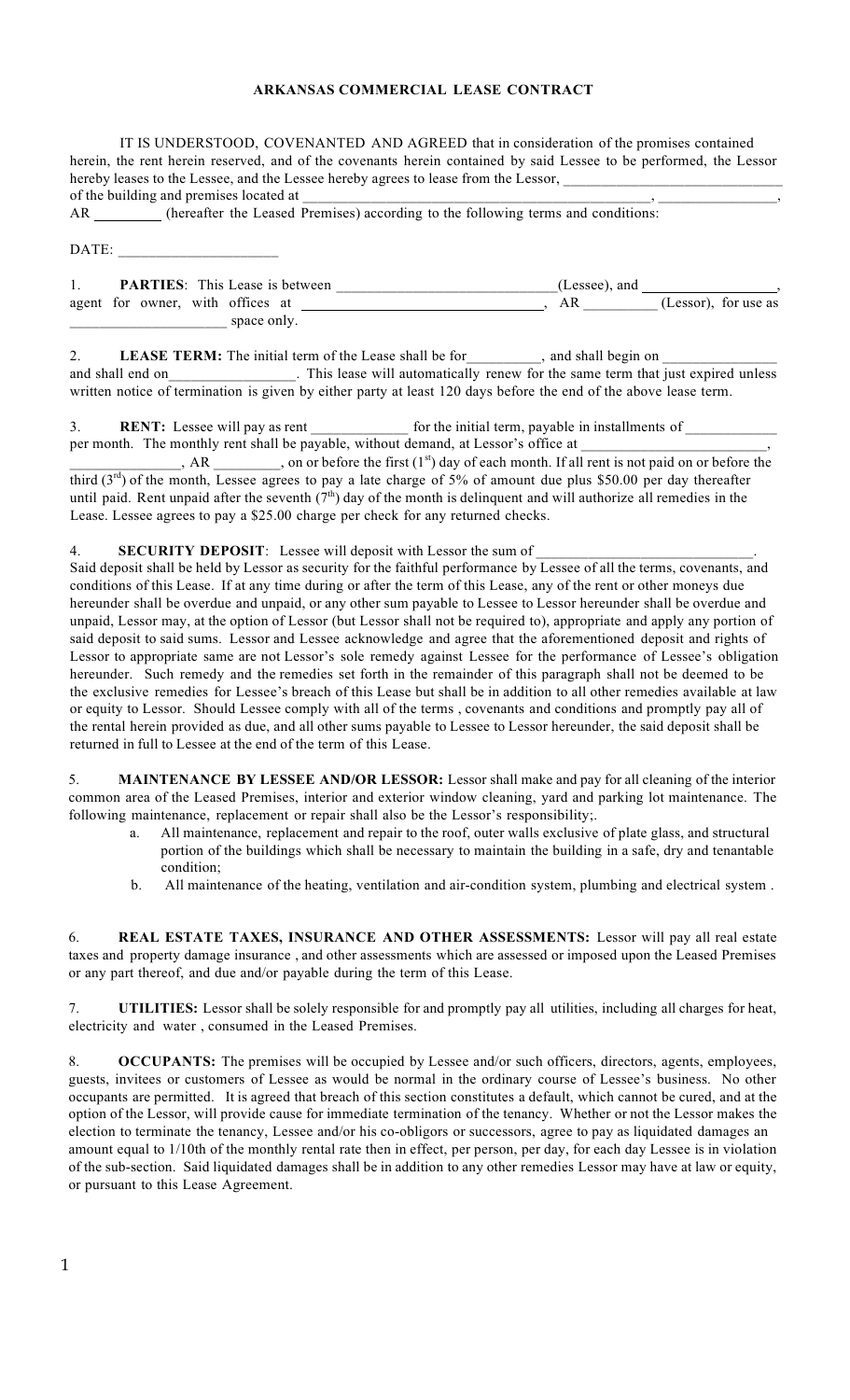9. **SUBLETTING, ASSIGNMENT:** The Leased Premises may not be sublet nor can Lessee assign this Lease without the prior written consent of Lessor, which Lessor will not unreasonably withhold.

10. **SIGNS, AWNINGS, CANOPIES, FIXTURES, ALTERATIONS:** Lessee may, at its sole cost and expense, make such non-structural alterations, additions or changes, in and to the Leased Premises as it may desire provided, however, Lessee shall first obtain Lessor's prior written consent for any such non-structural alterations, additions or changes. Lessee shall not make or cause to be made any alterations, additions or improvements or install or cause to be installed any exterior trade fixture, exterior signs, exterior lighting, plumbing fixtures, shades or awnings or make any other changes to the exterior without first obtaining Lessor's written approval and consent. Lessee may make no alterations, additions or changes which, in the opinion of Lessor or its engineers, affect the structural integrity or historical or architectural character of the Leased Premises without Lessor's prior written consent. Lessee shall present to Lessor Plans and Specifications for any work proposed by Lessee at the time approval is sought and Lessor shall not unreasonably withhold such consent.

11. **ALTERATIONS, ADDITIONS & EXTENSIONS TO THE BUILDING, COMMON AREAS, OR THE LEASED PREMISES:** Lessor hereby expressly reserves the right to make any alterations, additions, or extensions to the building, the premises, and/or common areas, including the parking area that Lessor deems necessary or reasonable in Lessor's sole discretion during the Lease Term. Lessor cannot reasonably interfere with Lessee's enjoyment without consent.

12. **CONDITION OF PREMISES ON MOVING IN AND MOVING OUT:** Upon taking possession Lessee accepts the premises fixtures, and/or appliances as is, except for conditions materially affecting health or safety of ordinary persons. Lessor makes no implied warranties. Within 1 week after move-in, Lessee shall note any defects or damages in the premises by notifying the Lessor in writing; otherwise, everything will be deemed to be in clean and good condition.

13. **SUBORDINATION:** This lease is subject to all present or future mortgages, deeds of trust or liens, affecting the demised premises and Lessee hereby appoints the Lessor as Lessee's Attorney-in-Fact to execute and deliver any and all necessary documents to subordinate this lease to any present or future mortgages or deeds of trust affecting the demised premises.

14. **CONDEMNATION:** In the event the demised premises, or any part thereof, are taken by condemnation by the United States, the State of Arkansas, or any other governmental agency or authority, this lease shall be terminated at the option of the Lessor; and the Lessee hereby specifically waives any right to any portion of the award received as damages for the taking of the real estate; provided, however, Lessee shall be entitled to any condemnation awarded to Lessee.

15. **LIABILITY:** Lessor will not be liable to Lessee, Lessee's agents, employees, guests, invites, customers, or other occupants for any damage or loss to person, entity, or property caused by other persons, including theft, burglary, assault, vandalism, or other crimes. Lessor will not be liable to Lessee, or any of Lessee's agents, employees, guests, invites, customers, or other occupants for personal injury or for damage to or loss of their personal property from fire, flood, water leaks, rain, hail, ice, snow, smoke, lightning, wind, explosions, interruption of utilities or other occurrences unless such injury, loss or damage is caused by negligence of Lessor. Lessor will furnish locks and latches as required by statute. Except as required by statute, Lessor will furnish no additional extra locks and latches, security guards or patrols, security lighting, security gates or fences, or other forms of security. Lessee agrees to exercise due care for the safety and security of Lessee and all persons in Lessee's premises. Lessee is urged to keep doors and windows locked at all times; window screens and screen doors are not to be considered as secure windows and doors, but are furnished for ventilation purposes only. Lessee acknowledges that any security measures provided should not and will not be treated by Lessee as a guarantee against crime, but are provided for the purpose of protecting the physical property of the Lessor and not to guarantee safety of the Lessee. If Lessee is in need of security services, Lessee should contact local law enforcement and/or other private security companies. If Lessor's employees or sub-contractors are requested to render services not contemplated in this Lease, Lessee agrees to hold Lessor harmless from all liability regarding same. It is expressly understood and agreed by the Lessee that if the Lessor shall furnish any automobile parking space, elevators or other "common areas," or any other facilities outside of the premises herein expressly demised to the Lessee same shall be deemed to be gratuitously furnished by the Lessor and that if any person shall use the same, he or she does so at his or her own risk and upon the express understanding and stipulation that the Lessor shall not be liable for any loss of property through theft, casualty, or otherwise, or for any damage or injury whatever any to person or property unless such injury, loss or damage is caused by negligence of Lessor.

16. **REPAIRS AND MALFUNCTION:** Lessee agrees to request all repairs and services in writing to Lessor's designated representative except in an emergency when telephone calls will be accepted. Lessor shall have the right to temporarily turn off equipment and interrupt utilities to avoid damage to property or to perform repairs or maintenance, which require such interruption. In case of malfunction of utilities or damage by fire, water or similar cause, Lessee SHALL NOTIFY LESSOR OR LESSOR'S REPRESENTATIVE IMMEDIATELY. Lessor shall act with diligence in making repairs; and the lease shall continue and the rent shall not abate during such periods unless malfunctions or damages unreasonably restrict Lessee from performing usual daily work. If fire or catastrophe damages in the premises are substantial in the reasonable judgment of Lessor, Lessor may terminate this Lease within a reasonable time by giving written notice to Lessee. If the Lease is so terminated, rent shall be prorated and the balance refunded along with all deposits, less lawful deductions.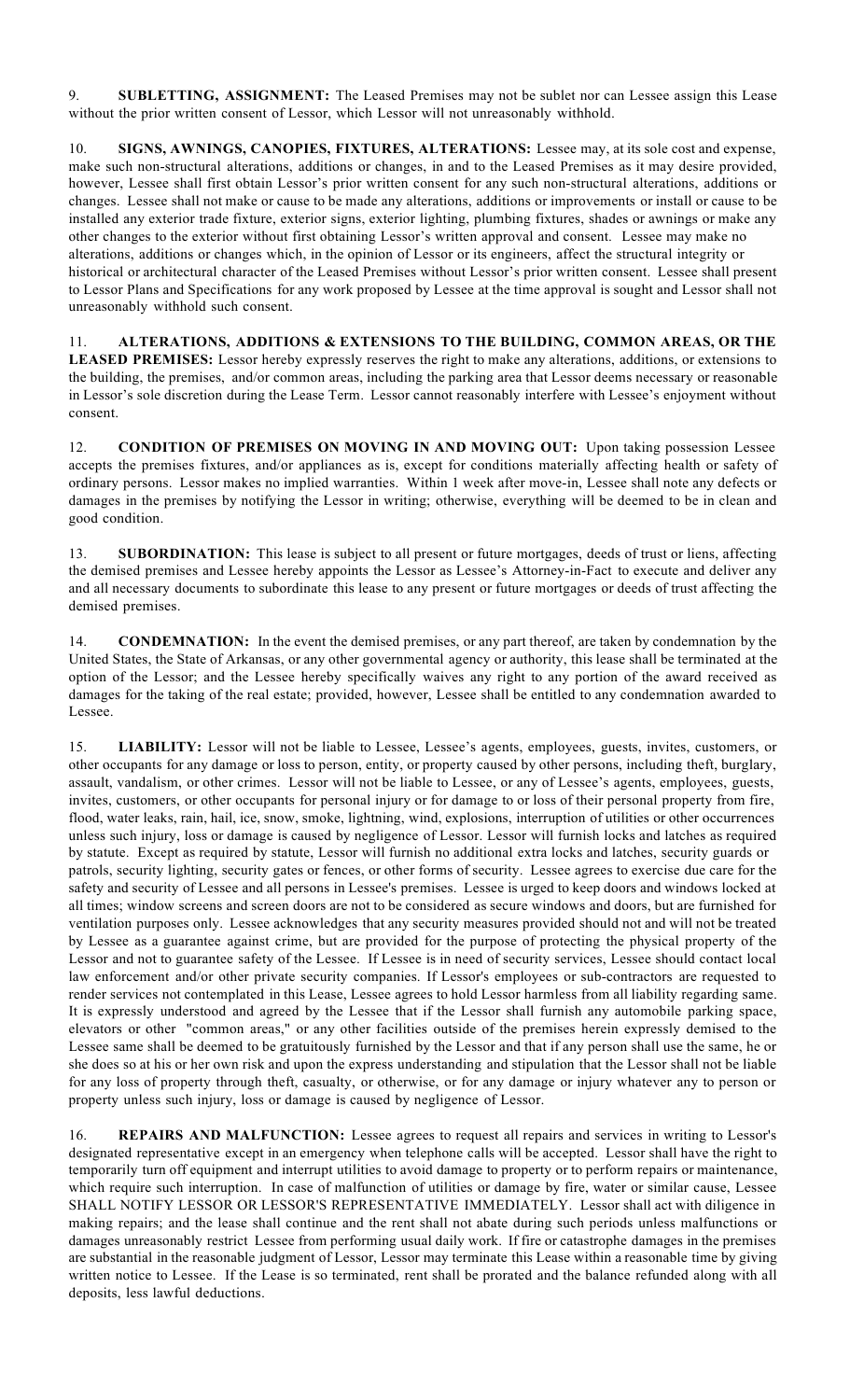17. **REIMBURSEMENTS:** Lessee shall promptly reimburse Lessor for any loss, property damage, or cost of repairs of service caused in the premises or community by negligence or improper use by Lessee or Lessee's agents, employees, invites, customers, or other occupants. Lessor will not be liable for and Lessee shall pay for the following if it occurs during the lease term or renewal period: (a) damage to doors, windows, or screens unless due to negligence of Lessor, (b) repair costs and damages from plumbing stoppages in lines exclusively serving Lessee's premises and (c) damages from windows or doors left open; Lessor's failure or delay in demanding rent, damage reimbursement, latepayment charges, returned check charges, or other sums due by Lessee shall not be deemed a waiver, and Lessor may require payment of same at any time, including deduction from security deposit. Lessor may require advance payment for repairs for which Lessee is liable.

18. **LESSEE INDEMNIFICATION OF LESSOR:** Lessee will indemnify, defend and save harmless Lessor from and against any and all loss, cost, claims, damages, actions, liability and/or expense in connection with loss of life, personal injury and/or damages to property, tangible or intangible, including the Leased Premises, and any personal property brought onto the Leased Premises arising from or out of any occurrence in, upon or at the Leased Premises, or the occupancy or use by Lessee of the Leased Premises or any part thereof, or occasioned wholly or in part by any act or omission of Lessee, Lessee's agents, employees, invites, guests, contractors, sub-leases, concessionaires or customers unless such is caused by negligence of Lessor. In the event Lessor shall, without fault on its part, be made a party to any litigation commenced by or against Lessee, then Lessee shall indemnify, defend and hold Lessor harmless and shall pay all reasonable costs, reasonable expenses and reasonable attorney's fees that may be incurred or paid by Lessor in enforcing the covenants and agreements in this Lease.

19. **LESSEE INSURANCE:** Lessee shall, with an insurer approved by Lessor, maintain insurance against losses resulting from negligence of Lessee which results in damage to the Leased Premises or the premises, or any other property, tangible or intangible, of not less than One Million (\$1,000,000.00) Dollars in respect to property damage, and general public liability insurance as set forth below. Lessee shall keep in full force and effect, a policy of public liability and property damage insurance with respect to the Leased Premises including any adjacent sidewalks, docks, parking areas, and the business operated by Lessee and any permitted sub-Lessees of Lessee in the Leased Premises in which the limits of insurance shall not be less than One Million (\$1,000,000.00) Dollars per aggregate single limit, and in which the property damage liability shall not be less than One Million (\$1,000,000.00) Dollars. Each insurance policy shall name Lessor, any person, firms or corporations designated by Lessor, and Lessee as insured, and shall contain a clause that the insurer will not cancel or change the insurance without first giving the Lessor ten (10) days prior written notice. A copy of the policy or a Certificate of Insurance shall be delivered to Lessor. Lessor shall not be liable to Lessee nor to any insurer or any other party claiming subrogation through or under this Lease with respect to loss, damage, injury or death to the extent that Lessee shall be reimbursed or has the right to be reimbursed out of insurance (without regard to any deductible provisions in any policy), carried for Lessee's protection with respect to such loss, damage, injury or death.

20. **HOLD-OVER:** If Lessee holds over without Lessors written permission and fails to move out on or before the exact date required under this Agreement (i.e., the end of the lease term or the end of the month of any renewal or extension term, as set forth in the written notice of termination), Lessee shall be liable to pay double rents for the holdover period and to indemnify Lessor and/or prospective Lessees for damages incurred, including lost rentals and lodging expenses. Holdover rents shall be immediately due on a daily basis and shall be deemed delinquent without notice or demand.

21. **LESSOR'S COVENANT OF QUIET ENJOYMENT:** Upon payment by the Lessee of the rents herein provided, and upon the observance and performance of all the covenants, terms and conditions on Lessee's part to be observed and performed, Lessee shall peaceably and quietly hold and enjoy the demised premises for the term hereby demised without hindrance or interruption by Lessor or any other person or persons lawfully or equitably claiming by, through or under the Lessor, subject to the terms and conditions of this Lease. However, any repairs or maintenance that are performed, should be performed by the mutual consent of Lessor and Lessee at a time and in a manner which are calculated in exercise of good faith and reasonable business practice to minimize any disruption of Lessee's business.

22. **RIGHT OF ENTRY:** If Lessee or Lessee's employee is present, then repairmen, servicemen or Lessor's representatives may enter the premises during reasonable times for reasonable business purposes. If no one is in the premises, then repairmen, servicemen, Lessor or Lessor's representative may enter at reasonable times by duplicate or master key for the following purposes: responding to Lessee's requests to make repairs; estimating repair or refurbishing costs; emergency safety or fire inspections; avoiding property damage; exercising contractual rights; removing or rekeying authorized locks or latches. Lessor may enter with 24 hour notice for purpose of placing "For Lease" signs on premises or showing the premises to prospective Lessees, (up to 120 days prior to end of lease term, or once notice to vacate has been given), or to allow access to government inspectors, fire marshals, lenders, appraisers, prospective purchasers or insurance agents.

23. **DEFAULT BY LESSEE:** Any one or more of the following events shall constitute an "Event of Default": a. The filing of a petition proposing the adjudication of Lessee or any guarantor of Lessee's obligations hereunder as a bankrupt or insolvent or the reorganization of the Lessee or any such guarantor or an arrangement by Lessee or any such guarantor with its creditors, whether pursuant to the Federal Bankruptcy Act or any similar federal or state proceeding, unless such petition is filed by a party other than Lessee or any such guarantor and said petition is withdrawn or dismissed within sixty (60) days after the date of its filing; or: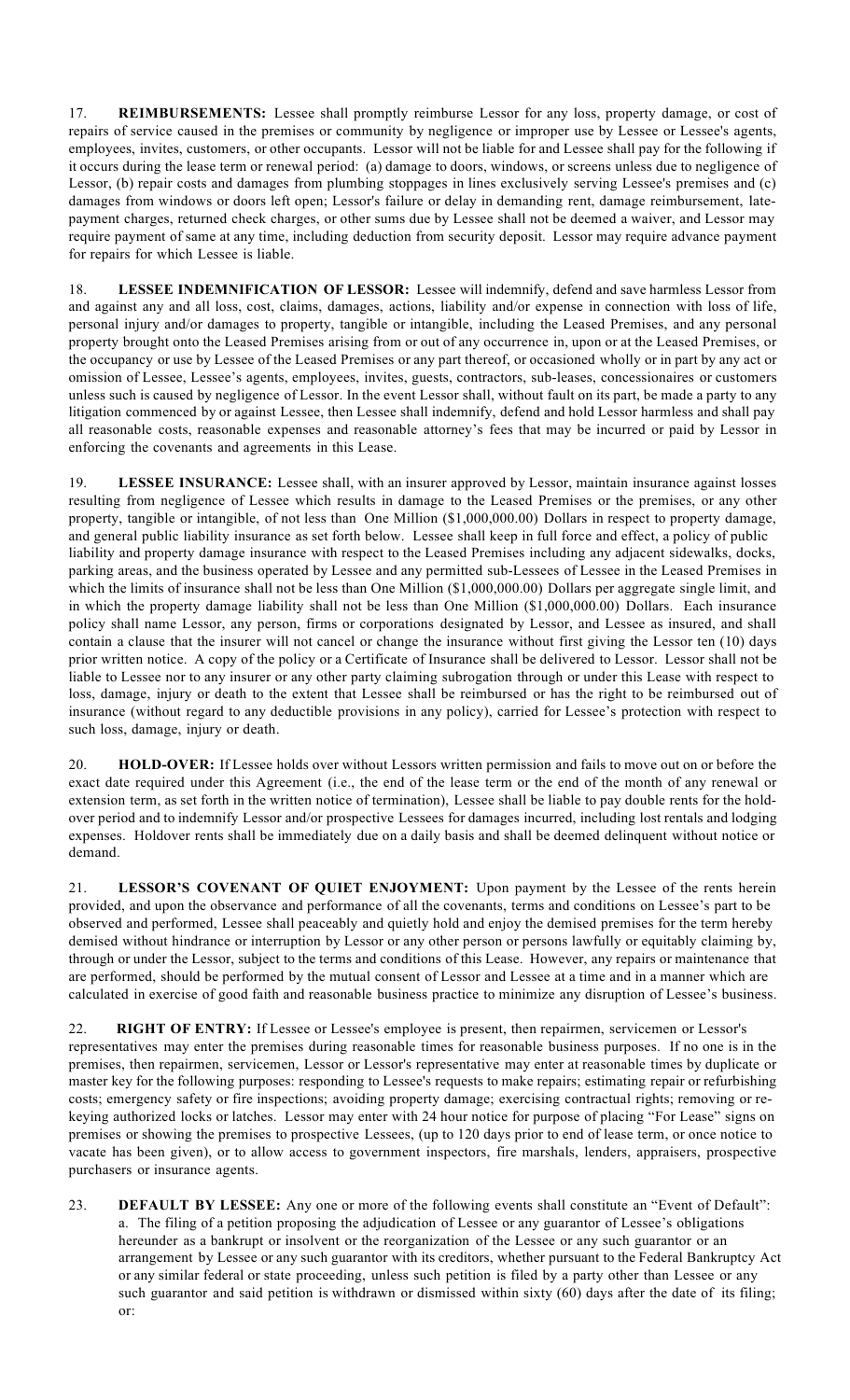b. The appointment of a receiver or trustee for the business or property of Lessee or any such guarantor, unless such appointment shall be vacated within sixty (60) days of its entry; or,

c. The making by Lessee or any such guarantor of an assignment for the benefit of its creditors; or,

d. The failure of Lessee to pay any item of rent, or rent is not paid within seven (7) days after notice of default is received by Lessee, or other sum of money within ten (10) days after notice of default is received by Lessee; or,

e. Vacating or removing property from the Leased Premises other than in the normal course of business; or, f. Failure by Lessee in the performance or observance of any covenant or agreement of this Lease (other than a failure involving the payment of money), which failure is not cured within thirty (30) days of receipt by Lessee of notice of default or,

g. Violation by Lessee of any applicable Federal, state or local laws as same pertain to this Lease; or,

- h. Lessee abandons the Premises for more than thirty (30) continuous days.
- 24. **REMEDIES IN EVENT OF DEFAULT:** Upon the occurrence and continuance of an Event of Default, Lessor may, without notice to Lessee (except where notice is expressly required by law), do any one or more of the following:

a. Perform, on behalf and at the expense of Lessee, any obligation of Lessee under this Lease which Lessee has failed to perform, the cost of which performance by Lessor, together with interest thereon at the highest rate permitted by law from the date of such expenditure, shall be deemed additional rental hereunder and shall be payable by Lessee to Lessor upon demand;

b. Elect to terminate this Lease and the tenancy created hereby by giving notice of such election to Lessee, and may reenter the Leased Premises, without the necessity of legal proceedings, and may remove Lessee and all other persons (if Lessee is still in possession) and property from the Premises, and may store such property in a public warehouse or elsewhere at the cost of and in the account of Lessee without resort to legal process and without Lessor being deemed guilty of trespass or becoming liable for any loss or damage occasioned thereby;

c. Lessor may declare immediately due and payable the balance of any rent, Operating Costs and other charges that may otherwise be due and payable over the remainder of the term;

d. Exercise any other legal or equitable right or remedy it may have; and,

e. Lessor may report unpaid rents or unpaid damages to local credit agencies for recordation in Lessee's credit record.

Notwithstanding the provisions of clause (b) above and regardless of whether an Event of Default shall have occurred, Lessor may exercise the remedy described in clause (b) without notice to Lessee if Lessor, in its good faith judgment, believes it would be injured by failure to take rapid action or if the unperformed obligation of Lessee constitutes an emergency. Any costs and expenses incurred by Lessor (including, without limitation attorney's fees) in enforcing any of its rights or remedies under this Lease shall be deemed to be additional rental hereunder and shall be repaid to Lessor by Lessee upon demand. Any notice required herein will be deemed delivered if left with the Lessor or Lessor's guarantor or if left or posted at a conspicuous place at the Leased Premises.

25. **LEGAL EXPENSES:** In case suit shall be brought for recovery of possession of the Leased Premises, for the recovery of rent or any other amount due hereunder, or because of the breach of any other covenant herein contained on the part of Lessee to be kept or performed, and a breach shall be established, Lessee shall pay to Lessor all expenses therefor, including Lessor's reasonable attorney's fees. Should a breach be established as to an obligation due by Lessor, then Lessor shall pay all expenses therefor, including Lessee's attorney's fees.

26. **SURRENDER OF PREMISES:** At the expiration of the tenancy hereby created, Lessee shall surrender the Leased Premises in the same condition as the Leased Premises were in upon delivery of possession thereto under this Lease, reasonable wear and tear excepted, and shall surrender all keys for the Leased Premises to Lessor at the place then fixed for the payment of rent, and shall inform Lessor of all combinations on locks, safes, and vaults, if any, in the Leased Premises. Lessee shall remove all its trade fixtures, before surrendering the Leased Premises as foresaid, and shall repair any damage to the Leased Premises caused thereby.

27. **WAIVER:** The waiver by Lessor of any breach of any term, covenant or condition herein contained shall not be deemed to be a continuing waiver of such term, covenant or condition or any subsequent breach of the same or any other term, covenant or condition herein contained. The subsequent acceptance of rent hereunder by Lessor shall not be deemed to be a waiver of any prior breach by Lessee of any term, covenant or condition of this Lease, other than the failure of Lessee to pay the particular rental so accepted, regardless of Lessor's knowledge of such prior breach at the time of acceptance of such rent. No covenant, term or condition of this Lease shall be deemed to have been waived by Lessor, unless such waiver be in writing by Lessor.

28. **COPIES:** This lease has been executed in multiple copies, one for Lessee and one or more for Lessor.

29. **ADDENDUMS:** Any and all addendums attached hereto shall become a part of this lease and shall be considered incorporated herein by reference as if set forth word for word.

30. **AGENCY:** Lessee is aware that Lessor's agent is a licensed attorney and/or Real Estate Broker and/or Real Estate Sales Agent. Lessor's agent represents Lessor only.

31. **SPECIAL CONDITIONS:** Lessee shall be responsible for installing its own signage, however signage must be approved by Lessor.